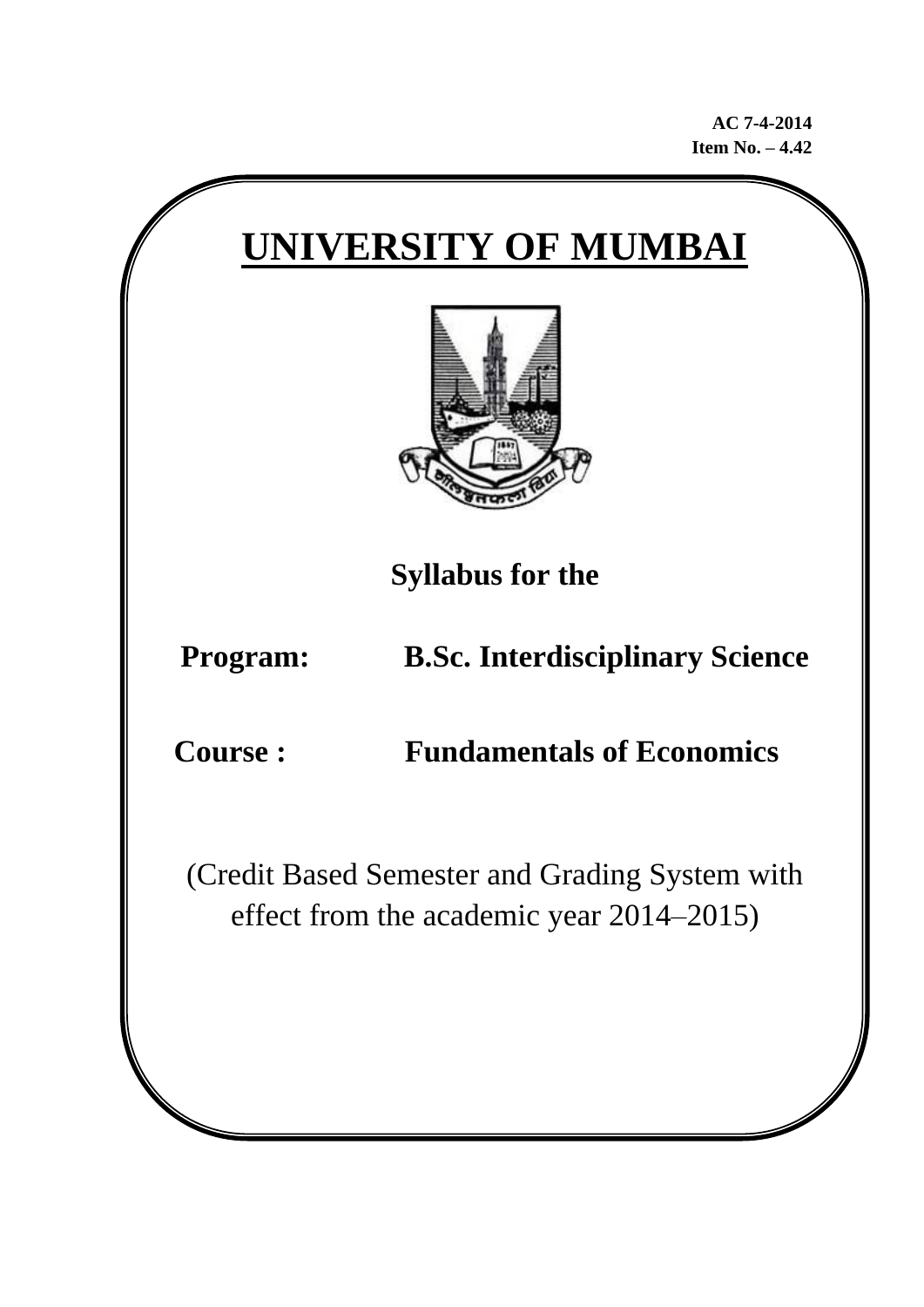## **Course: Fundamentals of Economics**

## **Syllabus**

#### **For Credit Based Semester and Grading System To be implemented form the Academic year 2014-2015**

#### **MODULE I**

| Course<br>Code  | Unit         | <b>Topics</b>                                                | <b>Credits</b> | L/Week |
|-----------------|--------------|--------------------------------------------------------------|----------------|--------|
| <b>USIDFE01</b> |              | <b>Introduction, Cost analysis</b>                           |                |        |
|                 | $\mathbf{I}$ | <b>Theory of consumption</b>                                 |                |        |
|                 | Ш            | Market structure, Theory of firm & profitability<br>analysis |                |        |

#### **MODULE II**

| Course<br>Code  | Unit        | <b>Topics</b>                                     | <b>Credits</b> | L/Week |
|-----------------|-------------|---------------------------------------------------|----------------|--------|
| <b>USIDFE02</b> |             | <b>Section - Indian Economic Development</b>      |                |        |
|                 | $\mathbf H$ | <b>Economic Reforms since 1991 &amp; its main</b> |                |        |
|                 | Ш           | <b>Economic Planning</b>                          |                |        |